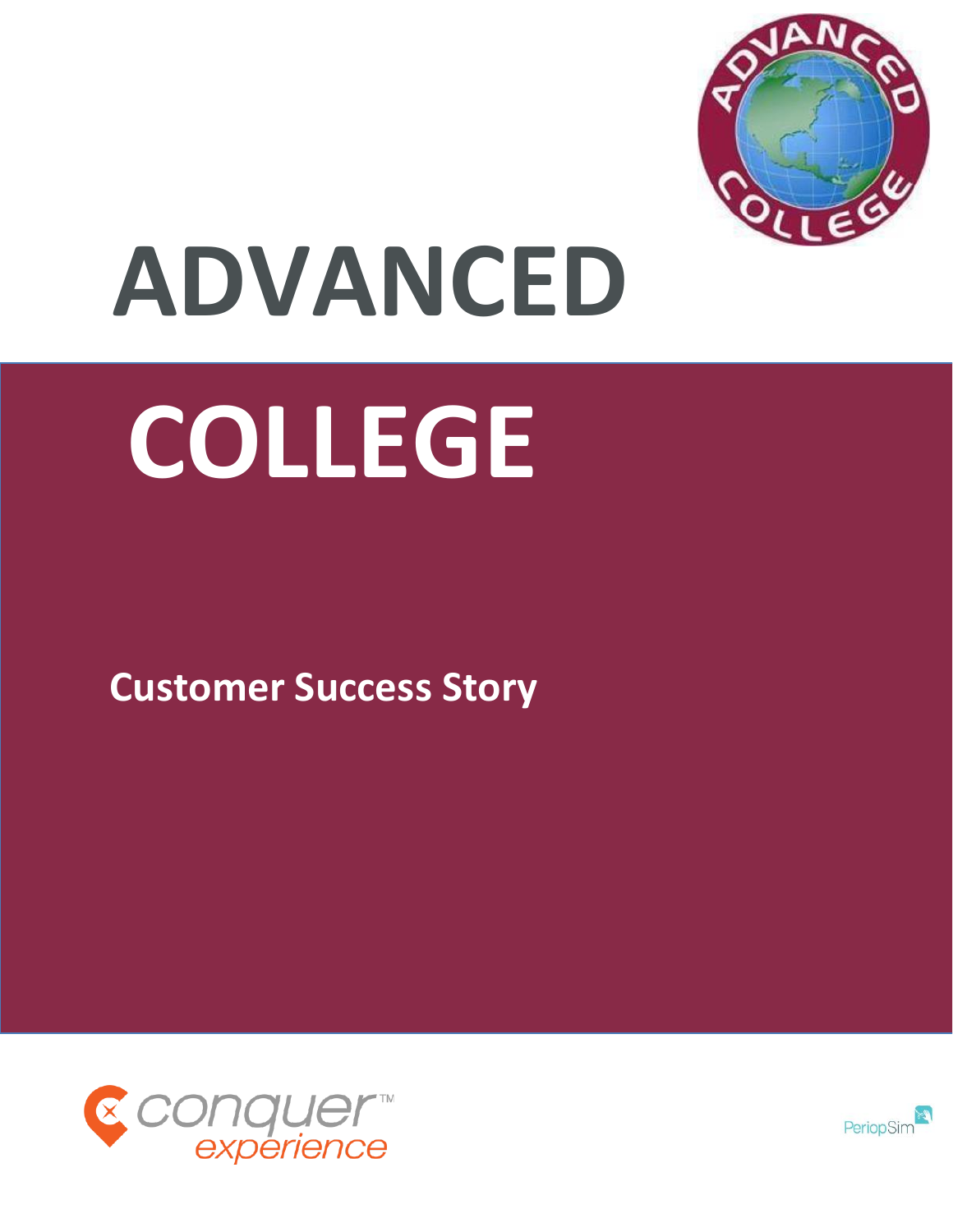### THE DISCOVERY



Advanced College, South Gate, California, USA offers an Associate of Science in Surgical Technology degree program that is designed to provide the student knowledge and experience to perform effective Surgical Technology in the current market. The college is accredited by the Council of Occupational Education (COE).

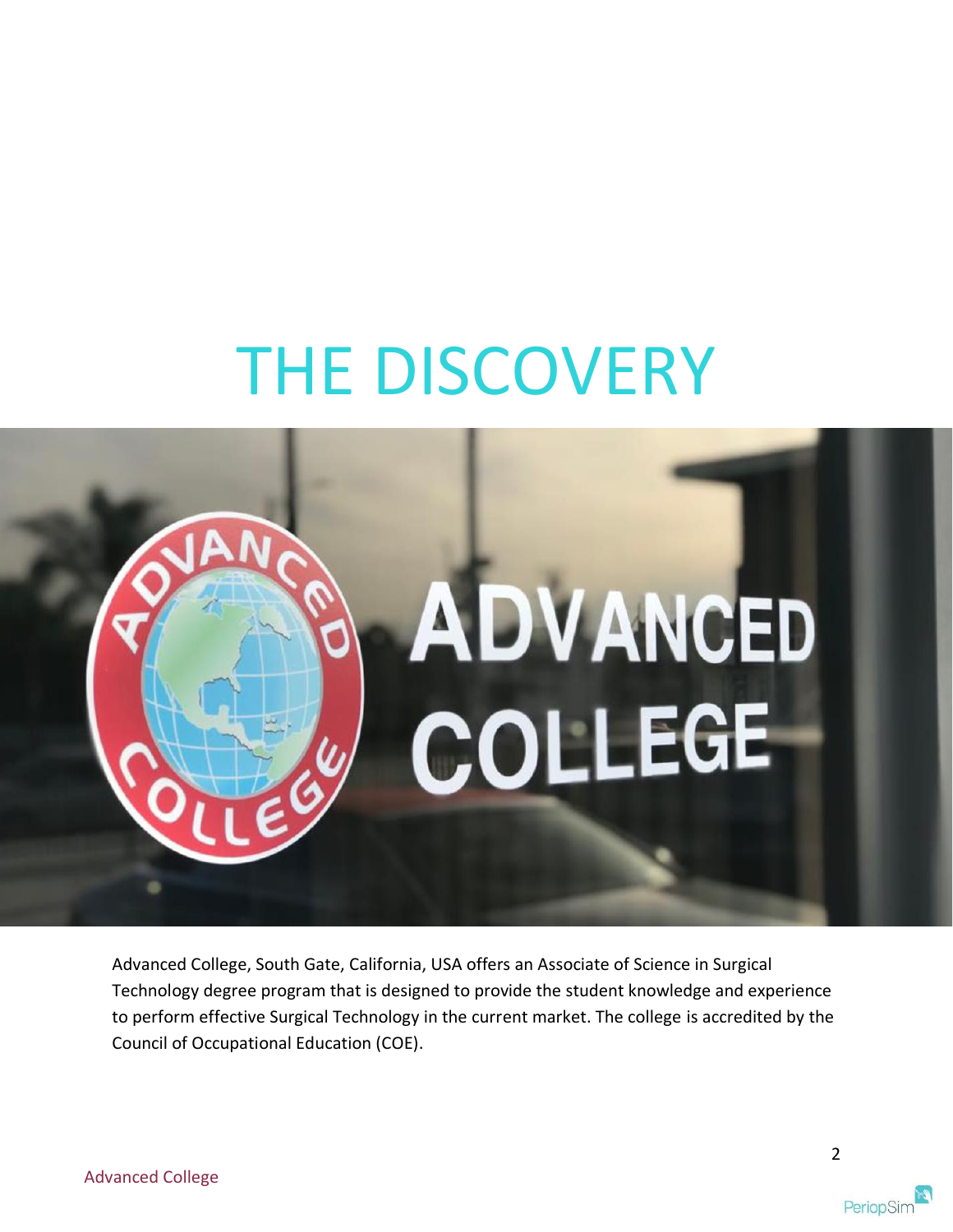Graduates of the program can find positions in Surgical Technologist (CST), Surgical Technician, Operating Room Surgical Technician (OR St), Surgical Scrub Technologist, Surgical Scrub Technician, Endoscopic Technologist, Operating Room Technician (OR Tech). This hybrid program is made available with 49% of instructional hours via distance education thereby providing an excellent opportunity for learners currently working in the surgical technology field to upgrade their skills and knowledge.

The Surgical Technology program runs for a total of 18 months which are divided into six quarters, with three months in each quarter. The last two semesters are allocated to externship hours, where learners are placed in a clinical setting to experience and familiarize themselves with the operating room.

Due to COVID-19 clinical sites were not available to learners. This resulted in the college requiring an alternative way to provide their learners with hands-on clinical lab experience. If a solution was not found, then Advanced College would have faced a financial strain as they would have had to shut down the program. At the onset of the pandemic, the Advanced College CEO, Mr. Amin Vohra, asked Dr. Ghazanfar Mahmood, Chief Academic Officer at Advanced College, to search for an efficient avenue that would offer surgical technology education online without a physical facility. Dr. Mahmood learned about PeriopSim through online research. PeriopSim was then approved and implemented by Advanced College.

Advanced College had originally paid for PeriopSim but later received funding from the CARES Act to cover the purchase. The Surgical Technology learners have been using PeriopSim for the last two semesters over the course of 2020.

The Council of Occupational Education (COE) allows 49% of learning to be conducted online, meaning, it is possible for 405 virtual hours through PeriopSim. PeriopSim offers condensed learning where one hour of real life learning is completed in just 10 minutes. Dr. Mahmood has been converting the simulation time to the equivalent real life time: ten minutes of simulation is equal to one virtual hour. He calculated that 1 hour and 20 minutes of learning on PeriopSim can be converted to 8 hours of real life learning in the OR.

#### **"1 hour and 20 minutes of learning on PeriopSim can be converted to 8 hours of real life learning in the OR."** - **Dr. Ghazafar Mahmood**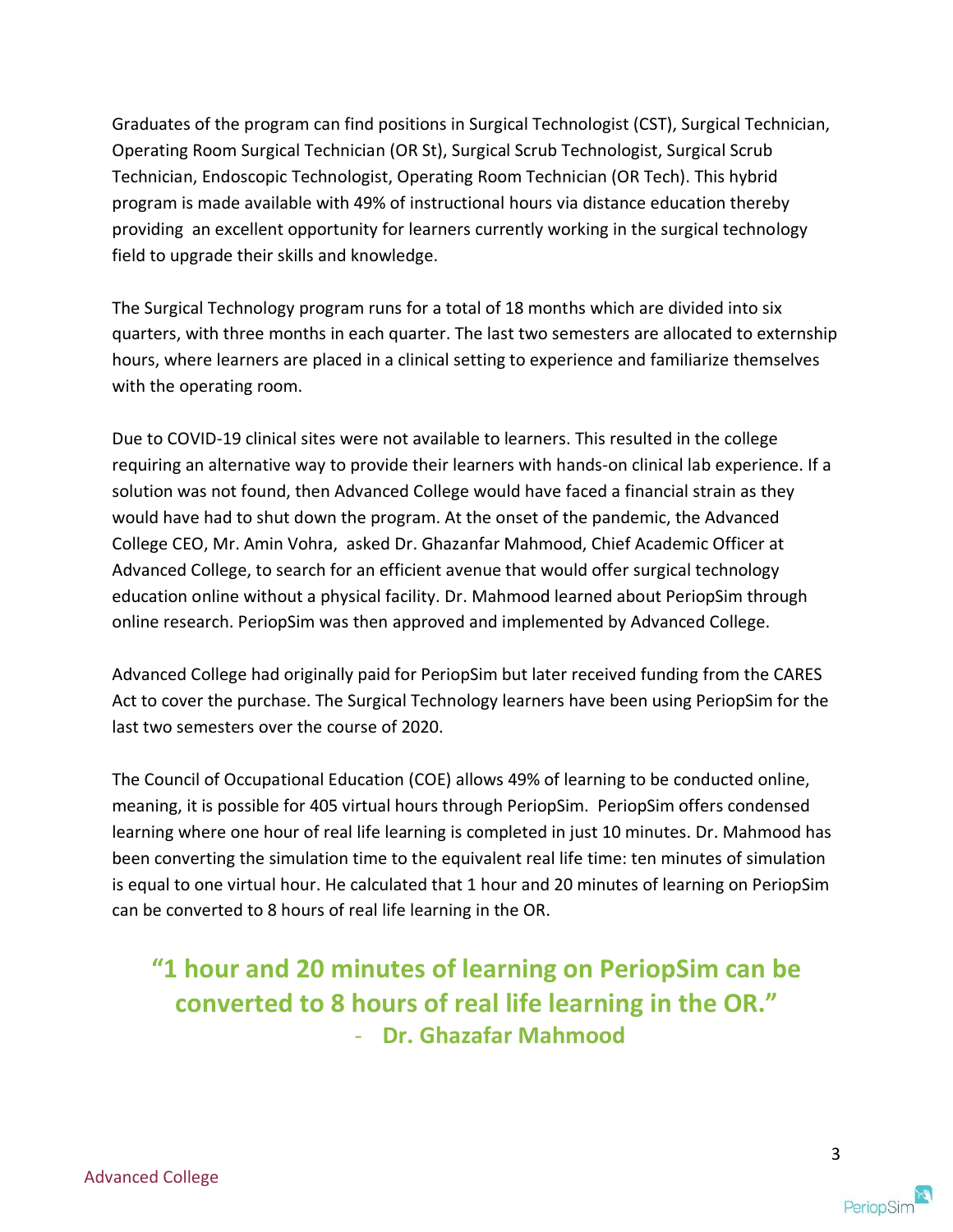

The original purpose of using PeriopSim was to get learners started with the clinical set up. Dr. Mahmood noted after utilizing the software, PeriopSim also offered a great way to help engage learners in becoming more familiar with surgical instruments. All the learners loved it, as it gave them the opportunity to see the instruments being used on a person and enabled them to memorize the names and learn how they are used.

### **"Learners love it [PeriopSim], as it gives them the opportunity to see the instruments being used on a person and enables them to memorize the names and learn how they are used."**

Advanced College has stated that they have plans to permanently incorporate PeriopSim into their educational system, whether that be for classes or for externships. Dr. Mahmood says, "[Using PeriopSim] is not a temporary fix for us, it will be a permanent fix."

#### **Dr. Ghazafar Mahmood (Advanced College) says, "[Using PeriopSim] is not a temporary fix for us , it will be a permanent fix."**

Currently, PeriopSim is used for the externship classes offered at Advanced College. Learners need a total of 810 hours on the clinical site in order to graduate. This is a lot of time for learners to learn, make mistakes, and enhance their surgical skills. However, with the ongoing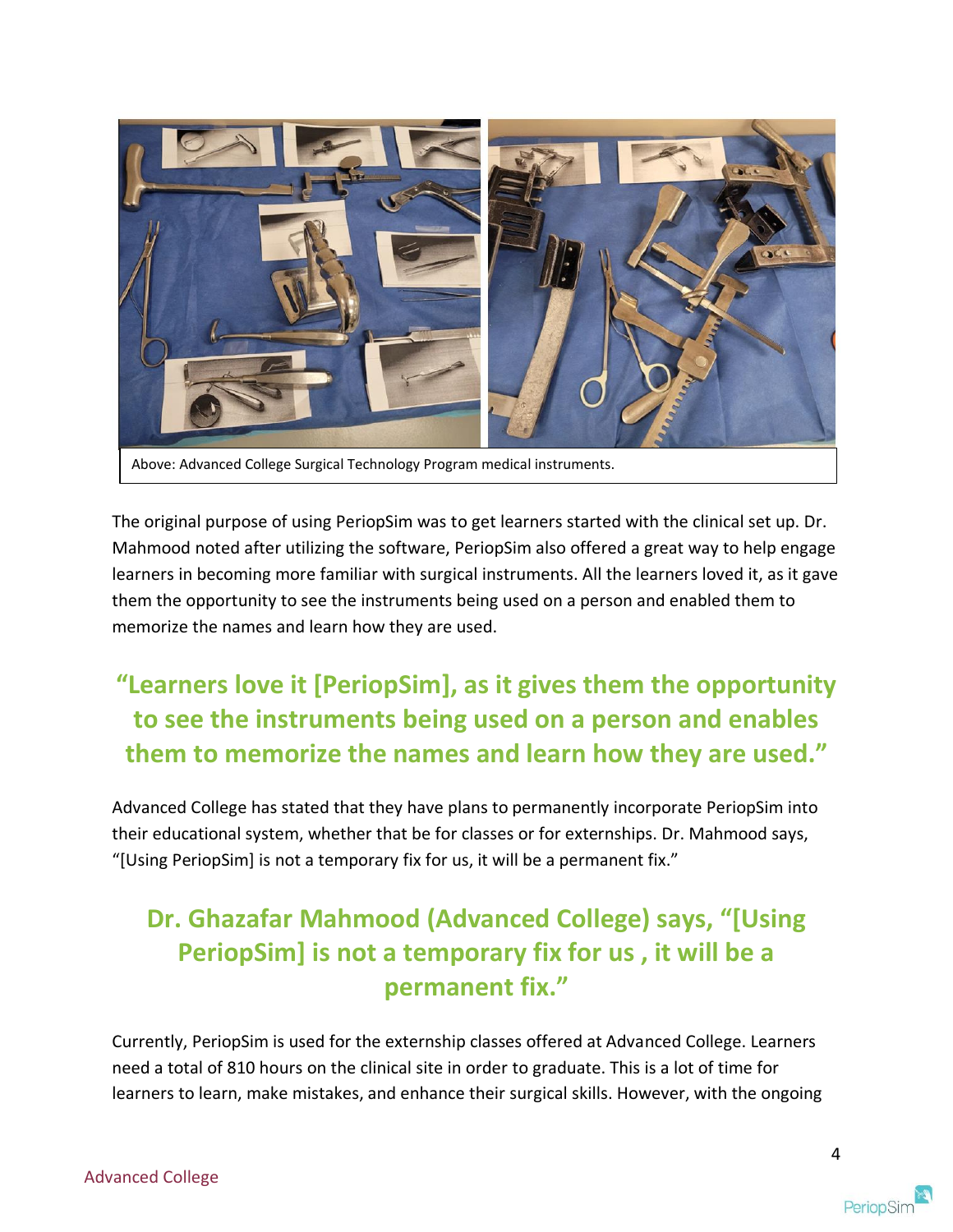pandemic, most clinical sites are still closed and learners are unable to participate in clinical learning. Therefore, Advanced College has submitted an application to the COE to reduce externship hours to 500 hours, with 310 hours being permanently used on PeriopSim and allocated into different classes.

Dr. Mahmood has been encouraging learners through email and online classes to use PeriopSim to gain virtual experience in the OR. Going forward, the college plans to modify their syllabus to include PeriopSim as one of the requirements in their educational system.

![](_page_4_Picture_2.jpeg)

Above: Advanced College Surgical equipment.

![](_page_4_Picture_6.jpeg)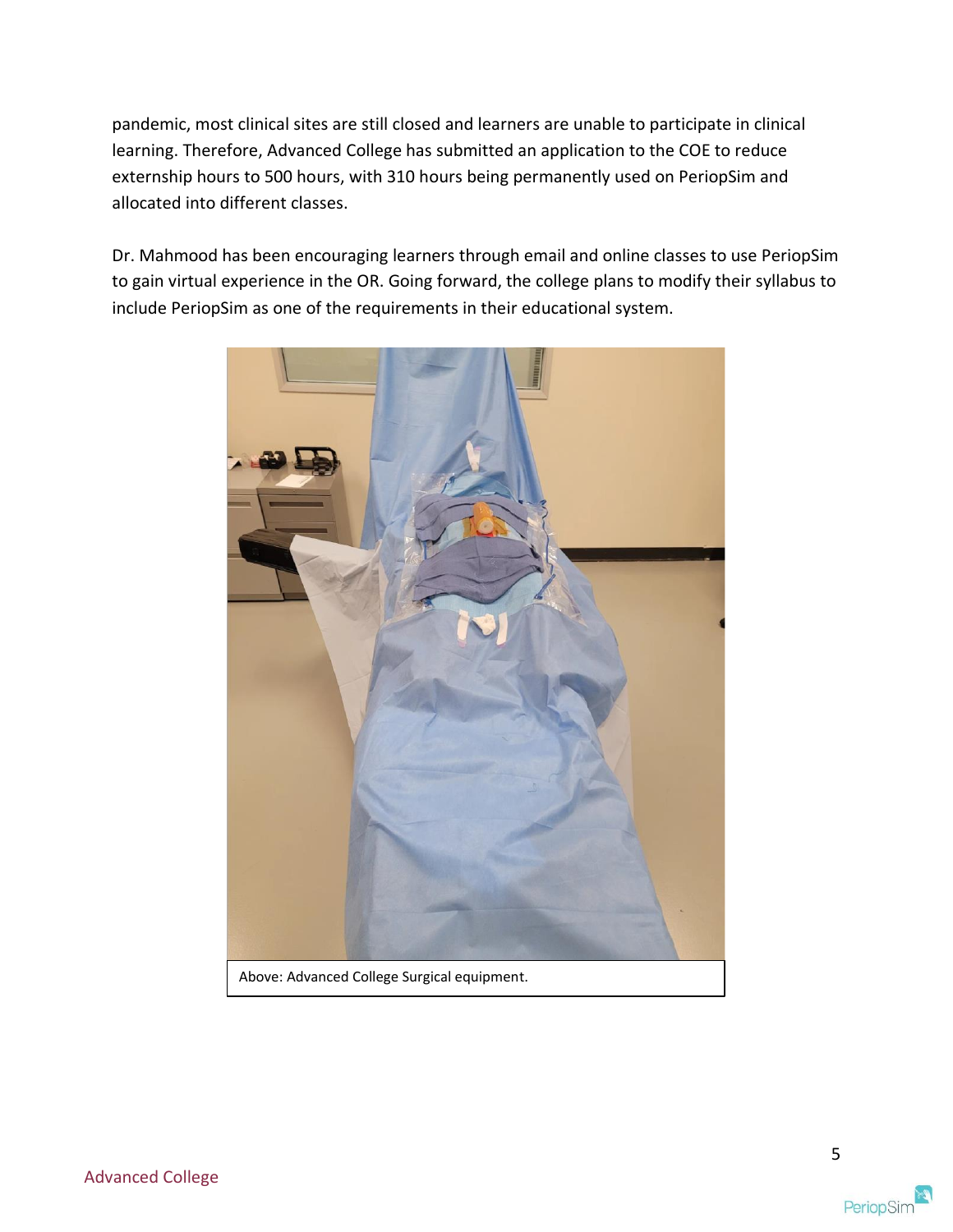## THE SOLUTION

![](_page_5_Picture_1.jpeg)

PeriopSim is a surgical training and assessment platform that combines virtual simulations, neuro education and game based learning to save time. When experience is in short supply or too expensive/challenging to attain, simulation training is an ideal option. Pilots have been using simulation for decades and it is a gold standard for certifying and re-certifying competence to fly some of the most complex planes in the world. Healthcare education is catching up.

![](_page_5_Picture_5.jpeg)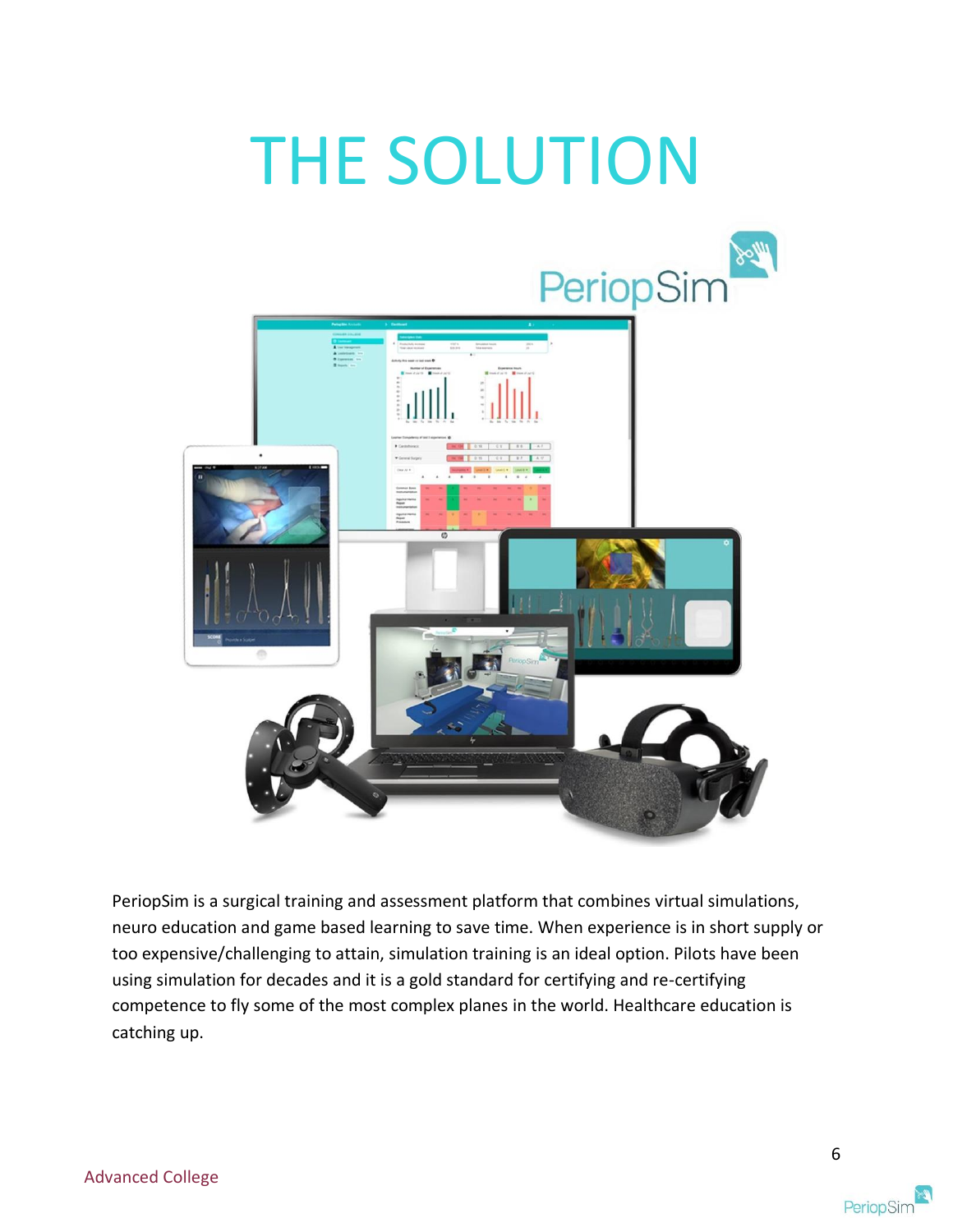A National Simulation Study (https://www.ncsbn.org/ 685.htm) was conducted and the study provides substantial evidence that up to 50% simulation can be effectively substituted for traditional clinical experience in all prelicensure core nursing courses under conditions comparable to those described in the study. It is a study that we use as a foundation in describing how PeriopSim can benefit educators in terms of flexibility in education and timesaving. Additionally, we have been the subject of a number of research studies that you can find more information about here: https://www.periopsim.com/ research/

PeriopSim takes live video footage of a one hour long procedure and creates a Virtual Simulation that is 10 minutes long giving a 6x in time savings for that experience. 1 Experience Hour = 10 minutes in simulation with PeriopSim.

Prior to the COVID-19 pandemic, PeriopSim has been used by Educators in Departments of Surgical Services in hospitals across Canada and the US for the last few years. Educators use PeriopSim to improve confidence and competence of perioperative Registered Nurses (RNs) and Surgical Technologists (STs) during their orientation curriculum. PeriopSim can be combined with other learning tools such as AORN's Periop 101, videos, live simulations and preceptor job shadowing. PeriopSim is used to bridge the gap between classroom and the OR.

> **Surgical Training and** Assessment for the **Operating Room Team**

![](_page_6_Picture_4.jpeg)

![](_page_6_Picture_5.jpeg)

There are over 35 Virtual Simulation Experiences on the platform and over 15,000 of these experiences have been completed by learners at our customer sites. To build these Experiences, we partnered with our customers at leading healthcare facilities to record the

![](_page_6_Picture_9.jpeg)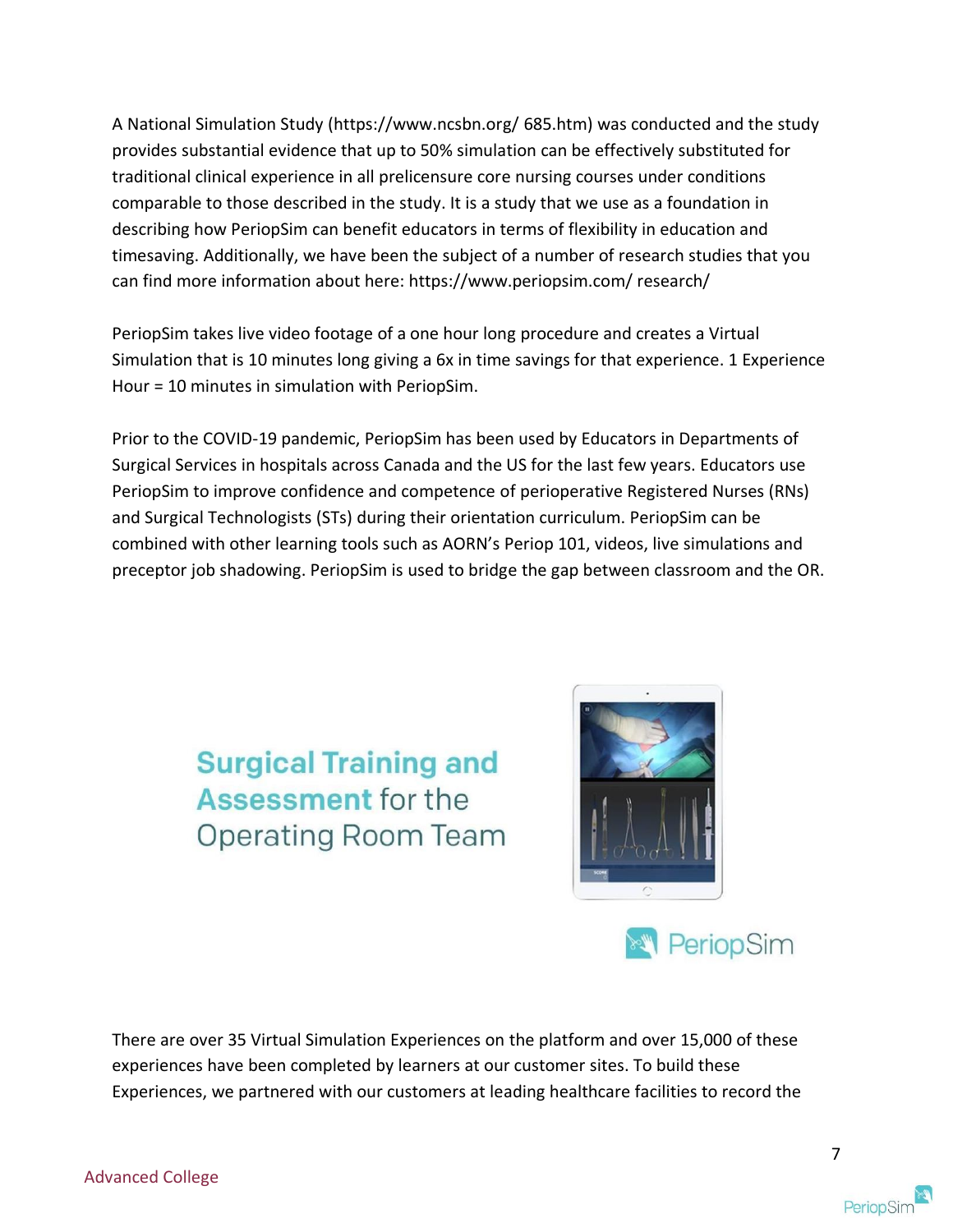procedures, capture instrumentation and materials. We combine these assets with evidence based guidelines from leading sources including AORN and ORNAC. The Educator and Surgeon working with us confirm the quality of the module prior to release. We currently have a large pipeline of modules that are at different stages of development and we provide releases on a regular basis.

When COVID-19 impacted healthcare education more abruptly in mid-March 2020, we had some conversations with leaders in the Surgical Technology area as well as with our customers across the US and Canada in hospitals and we knew we had to act quickly and do something.

PeriopSim was designed to be used on iPad and in Virtual Reality with HPs WMR Reverb Headset or HTC VIVE. This would not work for Surgical Technology Programs that now had to move to 100% online learning. Students did not have access to iPads or Virtual Reality at home. We shifted our entire focus to launching PeriopSim on PC/Mac/ Chromebook and Android/Windows Tablet as quickly as possible.

At the same time we had to come up with a low cost pricing package that would be easy to understand and make sense for schools in the short term as well as in the long term. We created our Educational Institution Package with limited pricing for COVID-19 and went live with communications. This allowed for the early leaders to share the information and get the innovative schools onboard and making simulation for procedures accessible within weeks.

We were incredibly impressed by the resilience, grace and energy from both the educators and learners in this new education configuration. The technical aptitude and speed at which they adopted PeriopSim was incredible and it was an honor to see this unfold.

A key aspect of PeriopSim that didn't require any adjustment is the learning data system that does assessments on learners. C or a D means they are learning and focusing on accuracy rather than speed. A and B means that they are focusing on speed and delivery because they are already accurate. Incomplete means that they haven't done more than 3 simulations which is required to get an assessment. The effort it would take to do these detailed assessments is near impossible without technology like PeriopSim.

![](_page_7_Picture_8.jpeg)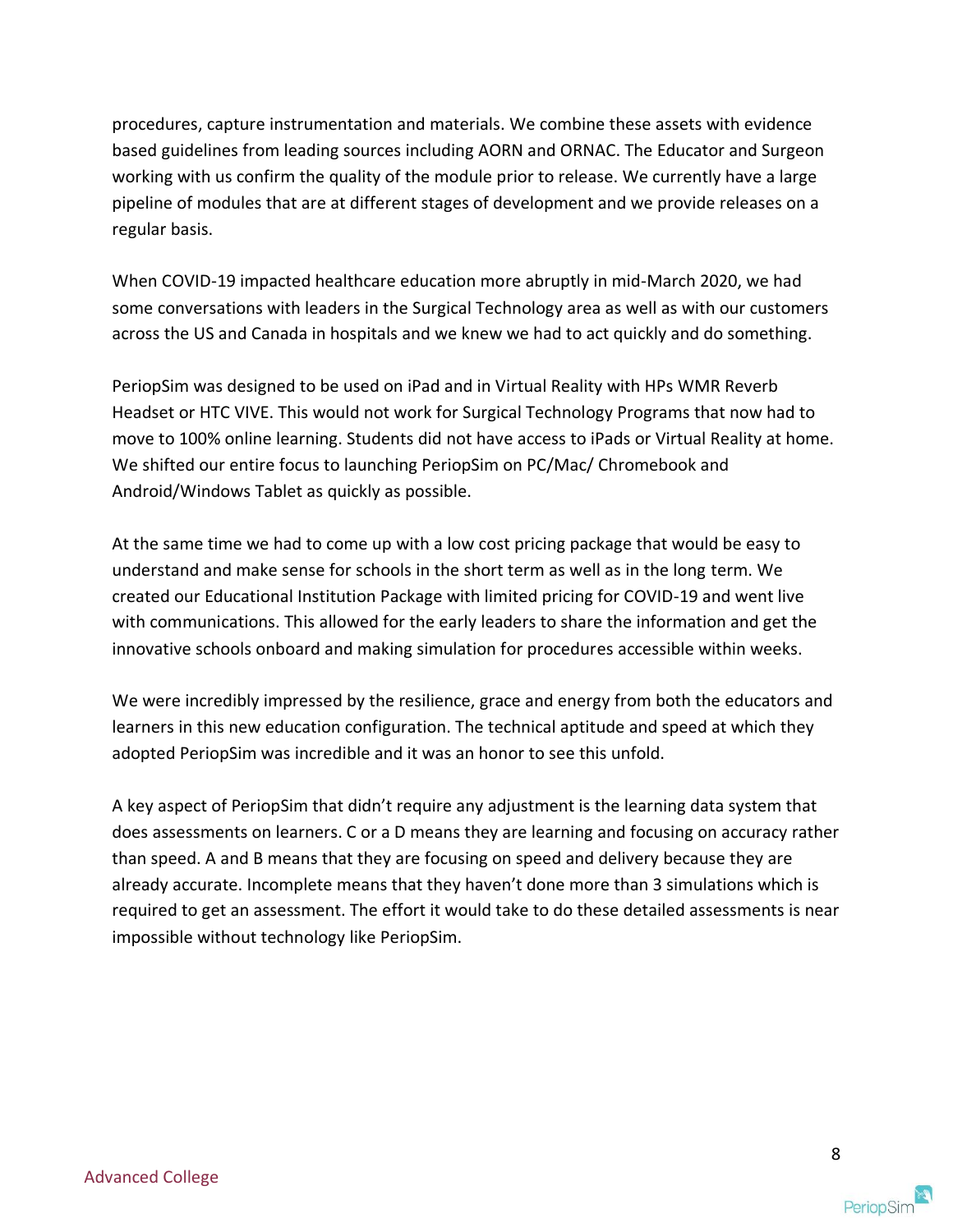For more information see here: https:// support.periopsim.com/learner-competency-levels

![](_page_8_Picture_1.jpeg)

![](_page_8_Picture_4.jpeg)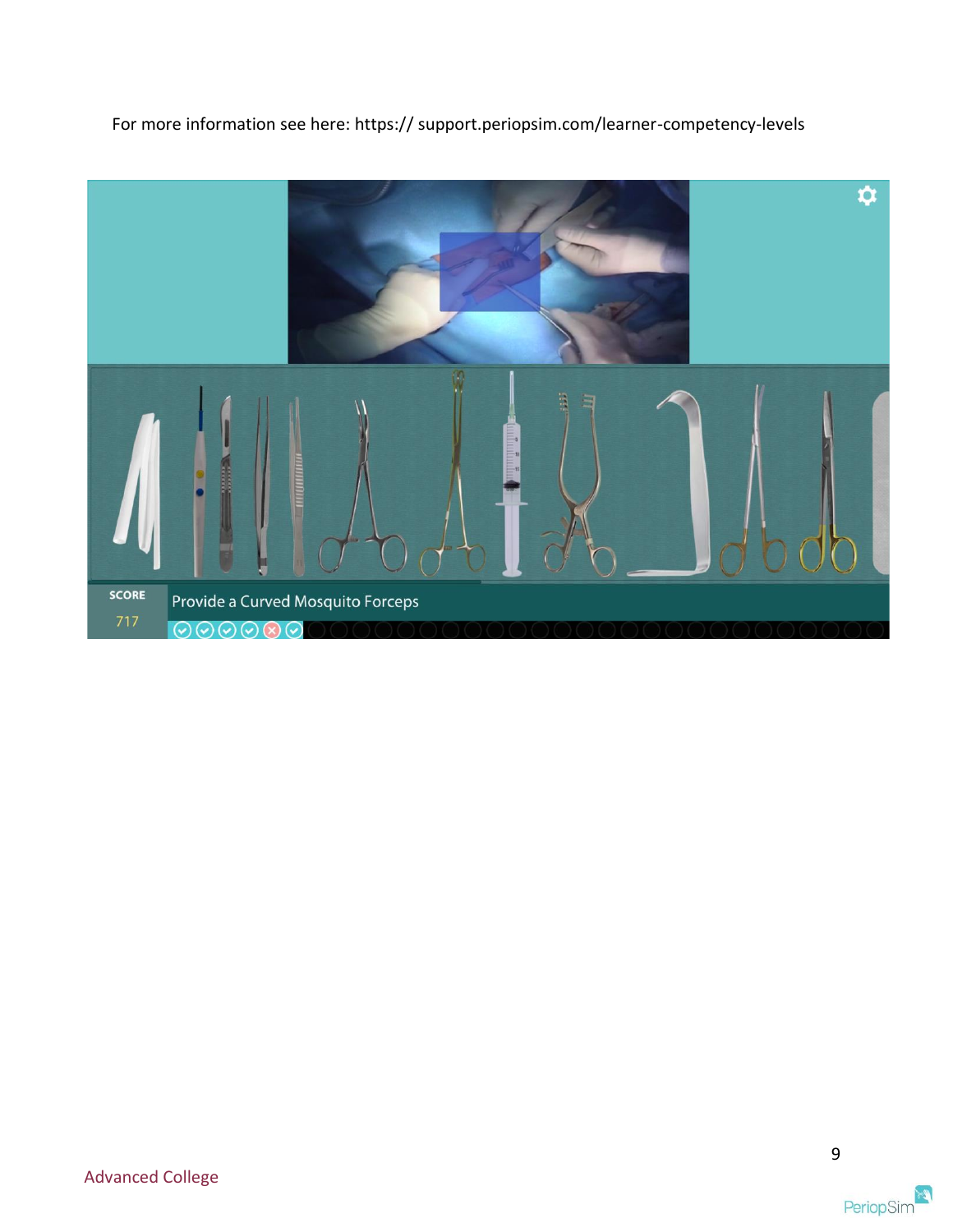## THE OUTCOME

During the first 90 days check-in zoom video call, Jumana Mascati, the Customer Success Manager, talked to Dr. Mahmood regarding his and his learners' experiences with PeriopSim. Dr. Mahmood mentioned that PeriopSim is extremely helpful in accumulating learners' clinical hours and how he foresees that PeriopSim will become a permanent solution to their Surgical Technology Program. He also added that PeriopSim was mainly used to help generate familiarity with surgical terms, procedures, and skills.

PeriopSim's reporting feature allows an educator to view when a learner has completed the module and the number of times the student has completed the module. If a learner completes the module less than three times, the module will show up as incomplete on the dashboard. Modules are scored on individual attempts and completing the module over a minimum of three plays ensures a more accurate assessment of a learner's ability. In order to achieve an A grade, learners must complete the modules seven to ten times. This allows the student to really learn, anticipate the steps, and know the instruments being passed.

![](_page_9_Picture_3.jpeg)

Above: Advanced College Surgical Technology Program medical instruments.

![](_page_9_Picture_7.jpeg)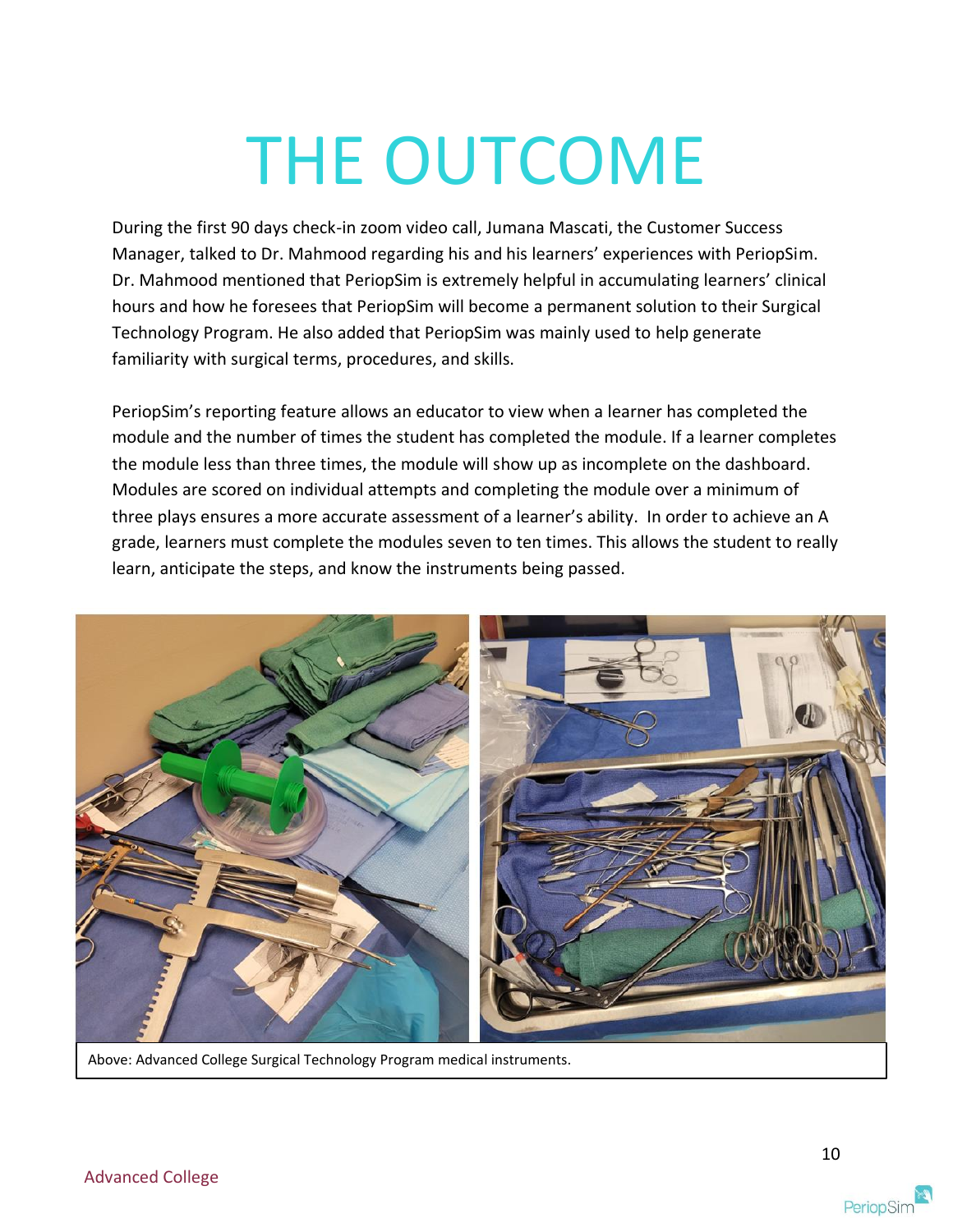Dr. Mahmood also expressed an interest in PeriopSim VR as he understood that learners are able to feel like they are actually in the operating room. PeriopSim VR allows the learner to learn how to pick up instruments correctly and pass them correctly. There are scoring penalties if learners drop instruments or drop their hands below the table. It allows the learners to go through procedures, and enhance their learning on surgical knowledge, whilst allowing a more immersive and engaging experience.

Jumana will be scheduling a time for Advanced College to use PeriopSim VR with their learners. Dr. Mahmood will also be presenting PeriopSim to their Hospital Advisory Board. Jumana discussed the possibility of extending an invitation to the board members as well to use PeriopSim VR when the travelling kit reached the Advanced College facility.

At the next quarterly meeting via zoom video, Dr. Mahmood said that the COVID-19 pandemic had progressively worsened in California. Hospitals continued to not accept learners, surgeries were pushed back further, and there were restrictions on personal presence in each operating room. Jumana and Dr. Mahmood discussed the scheduling of the PeriopSim VR travelling demo

![](_page_10_Picture_3.jpeg)

Above: Advanced College Surgical Technology Program classroom. VR experience felt like and how learners can benefit when practicing the procedures and passing instruments.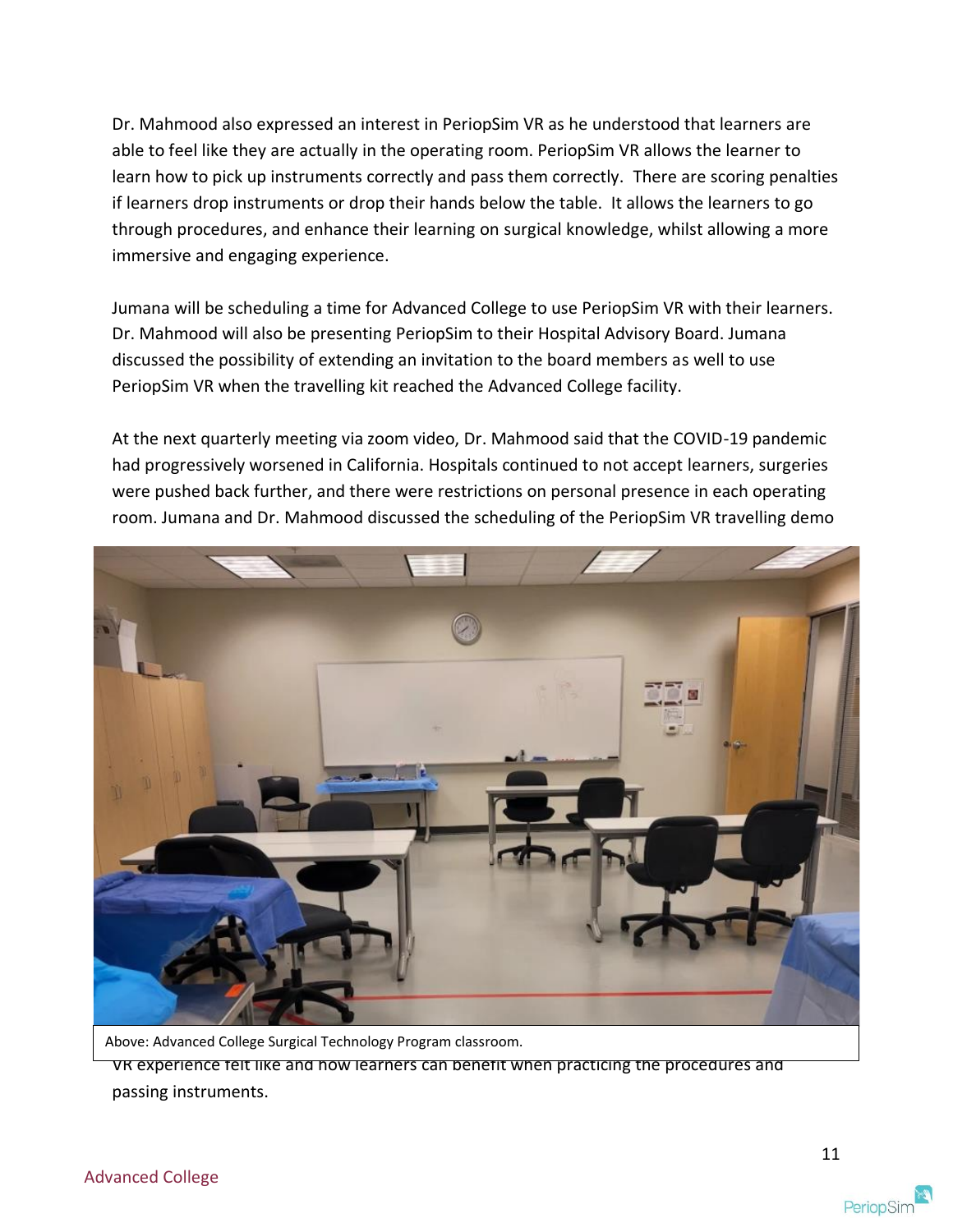The first three terms (nine months) of the surgical technology course are mainly about didactics and basic surgical etiquette, and there is not a lot of lab time. Dr. Mahmood's initial thoughts on curriculum integration were that after the third term, learners will have much more lab time to learn and use PeriopSim VR. When the learners at Advanced College start their externship hours to finish their degree, they will continue to use PeriopSim and PeriopSim VR. Dr. Mahmood requested a quote for a full PeriopSim VR package for 30 learners and has plans to incorporate PeriopSim VR into their clinical lab time. Jumana provided a quote to Dr Mahmood following this meeting so that he could put in his budget to potentially start to use PeriopSim VR in September 2021.

Dr. Mahmood has plans to utilize this as part of the lab, nine months into the course where it leads into the clinical externship. Dr. Ghazafar Mahmood says "PeriopSim VR is very valuable as learners can learn how to pass the instruments to the surgeon."

### **Dr Ghazafar Mahmood, Advanced College says "PeriopSim VR is very valuable as learners can learn how to pass the instruments to the surgeon."**

Advanced College is not utilizing PeriopSim's grading system just yet. As of right now, PeriopSim is still being used for participation scoring and tracking time but not for grades. Grades will be included from January 2021. Dr. Mahmood is overall very happy with the integration of PeriopSim into the Surgical Technology program at Advanced College. Learners have also expressed its usefulness in memorizing and familiarizing themselves with instruments and procedures.

It is necessary to complete the plays repeatedly to obtain an A grade at which time they are at the anticipating level, Dr Mahmood will take this information back to the learners to give them the reasoning behind why these modules are assessed this way and that the results would show their level of anticipation. A grades are an indicator that the learners are familiarizing and anticipating with the next steps.

![](_page_11_Picture_7.jpeg)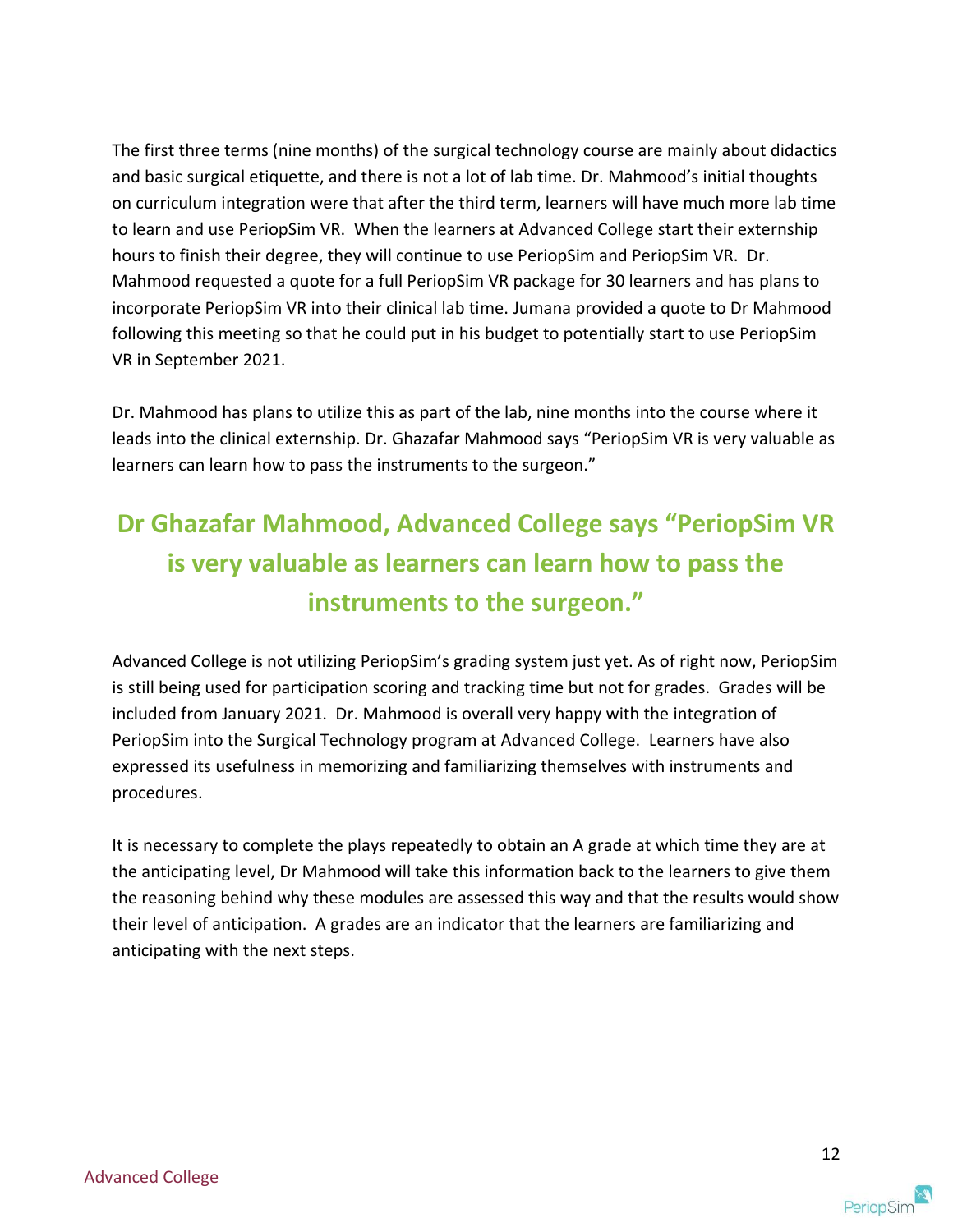![](_page_12_Picture_0.jpeg)

In the next cohort of learners, Advanced College plans to implement PeriopSim as a graded activity for learners. This will ensure that along with the virtual hour tracking the learners will also get quality learning. The modules are graded on timing and accuracy, so the learner has to complete a module in the quickest amount of time with no incorrect instrument passes. Doing this several times will eventually lead to an A grade, which indicates learners are anticipating.

It usually takes around four to eight minutes, no more than 15 minutes, to complete a module. Jumana wanted to make sure learners were learning effectively and efficiently with each module. Jumana also mentioned that when a lot of time is spent on a module, your score will also go down. A minimum grade is recommended within a certain time frame in order to help learners learn the material from each module. Dr. Mahmood says PeriopSim will be implemented into the syllabus in the upcoming year 2021.

PeriopSim holds a lot of opportunities and knowledge where learners are able to learn at a time like this. By adopting PeriopSim, Advanced College was able to help learners extend their stay in the educational system, helping to continue their education. Without PeriopSim, surgical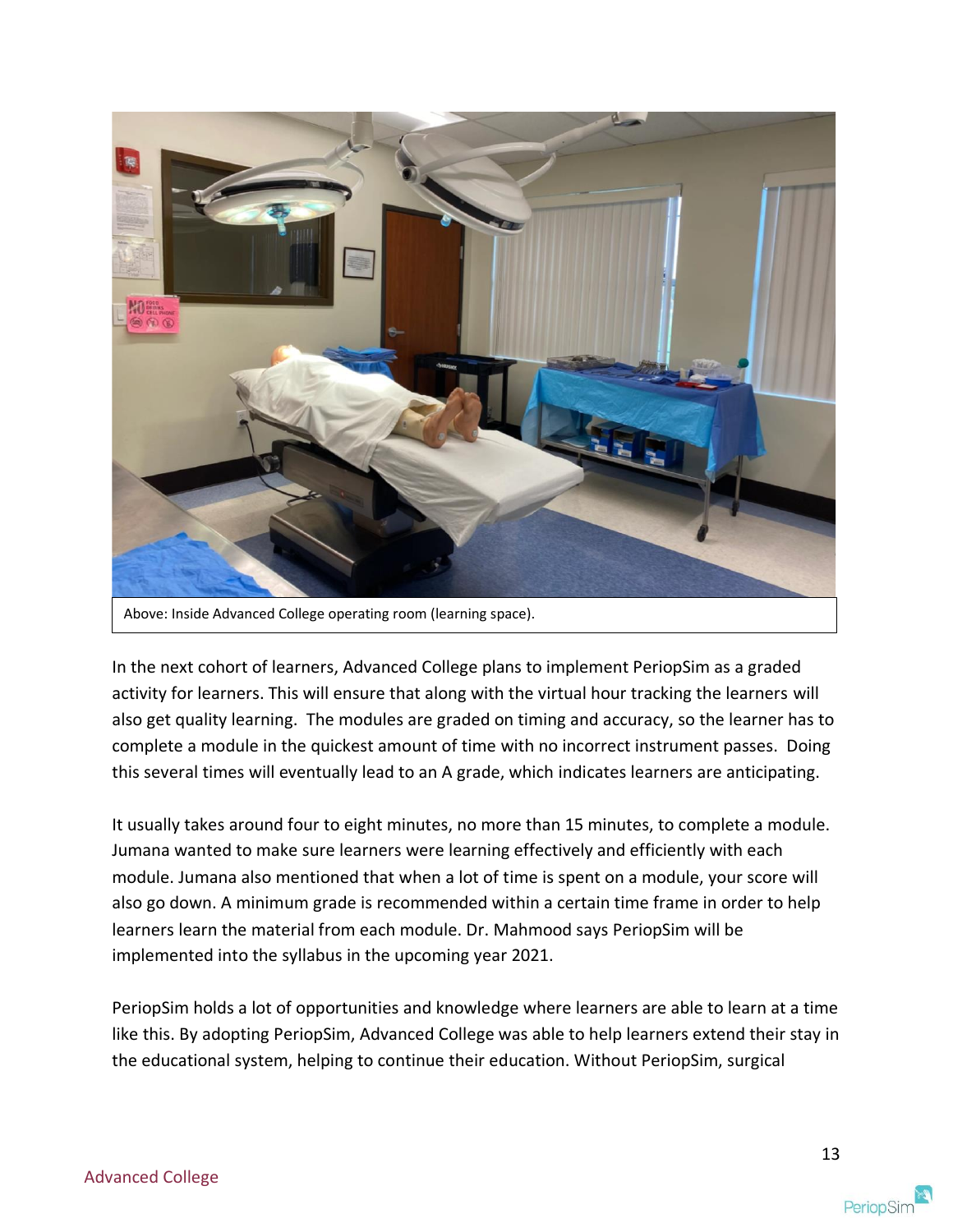technology learners would have had to stop their education and resume at a later time, and risk losing the knowledge they previously learned.

### **"Without PeriopSim, surgical technology learners at Advanced College would have had to stop their education and resume at a later time, and risk losing the knowledge they previously learned."**

PeriopSim has been extremely helpful in guiding and keeping not just the learners on track but helped Advanced College find an effective solution for their learners.

![](_page_13_Picture_5.jpeg)